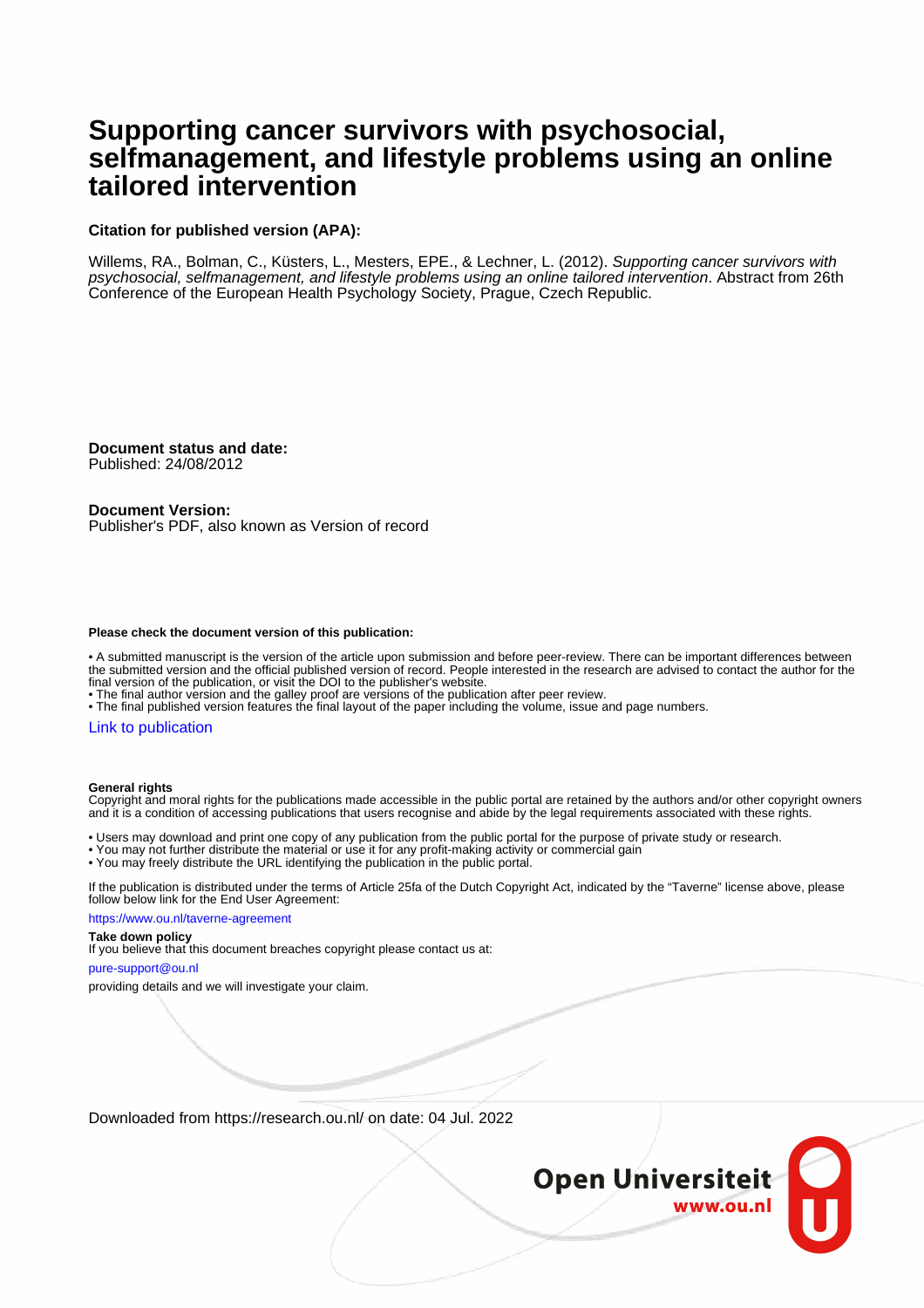See discussions, stats, and author profiles for this publication at: [https://www.researchgate.net/publication/255486237](https://www.researchgate.net/publication/255486237_Supporting_cancer_survivors_with_psychosocial_selfmanagement_and_lifestyle_problems_using_an_online_tailored_intervention?enrichId=rgreq-bfa0fcefae6a1afbeadaadafc753766c-XXX&enrichSource=Y292ZXJQYWdlOzI1NTQ4NjIzNztBUzoxMDMwMzQ4ODk3MDM0NDFAMTQwMTU3Njg0MTAyMw%3D%3D&el=1_x_2&_esc=publicationCoverPdf)

# [Supporting cancer survivors with psychosocial, selfmanagement, and lifestyle](https://www.researchgate.net/publication/255486237_Supporting_cancer_survivors_with_psychosocial_selfmanagement_and_lifestyle_problems_using_an_online_tailored_intervention?enrichId=rgreq-bfa0fcefae6a1afbeadaadafc753766c-XXX&enrichSource=Y292ZXJQYWdlOzI1NTQ4NjIzNztBUzoxMDMwMzQ4ODk3MDM0NDFAMTQwMTU3Njg0MTAyMw%3D%3D&el=1_x_3&_esc=publicationCoverPdf) problems using an online tailored intervention

**Poster** · August 2012

Proj



**Some of the authors of this publication are also working on these related projects:**

Active Plus: a healthy ageing intervention for older adults with physical impairments [View project](https://www.researchgate.net/project/Active-Plus-a-healthy-ageing-intervention-for-older-adults-with-physical-impairments?enrichId=rgreq-bfa0fcefae6a1afbeadaadafc753766c-XXX&enrichSource=Y292ZXJQYWdlOzI1NTQ4NjIzNztBUzoxMDMwMzQ4ODk3MDM0NDFAMTQwMTU3Njg0MTAyMw%3D%3D&el=1_x_9&_esc=publicationCoverPdf)

Smoking asthma [View project](https://www.researchgate.net/project/Smoking-asthma?enrichId=rgreq-bfa0fcefae6a1afbeadaadafc753766c-XXX&enrichSource=Y292ZXJQYWdlOzI1NTQ4NjIzNztBUzoxMDMwMzQ4ODk3MDM0NDFAMTQwMTU3Njg0MTAyMw%3D%3D&el=1_x_9&_esc=publicationCoverPdf)